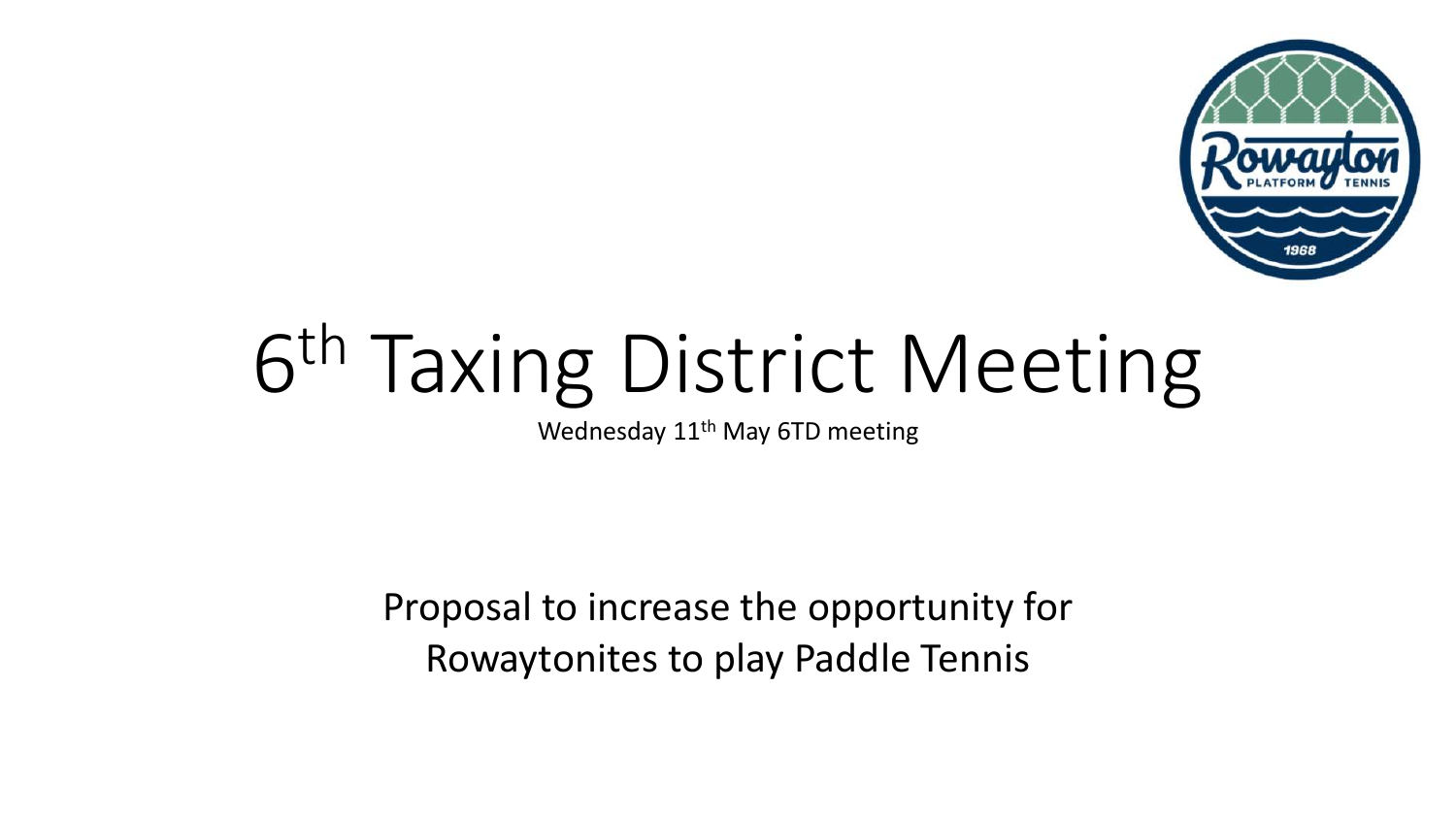## Introduction / recap

- All Rowaytonites have the option to join the RPTA and play paddle tennis
	- Have members from 8-80+yrs old and teams in 11 divisions across Fairfield county men's and women's leagues
	- 150+ Rowaytonites playing in Rowayton House Leagues
	- Difficult to book court time, even more so during 'peak' times
- Membership has increased steadily over past 8 years with significant increases in 2020 and 2021
	- ~400 memberships in 2021/22. Represents ~30% of 6TD households.
		- ~50% of memberships are family memberships and ~50% individual memberships
		- We have 20 'non resident' members who are former Rowayton members who were grandfathered in
- Difficult to book 'peak' time courts for several years and takes significant effort with the increased membership
	- All four courts almost always fully booked in-season on weekday mornings, weekday afternoons, weeknights, weekend mornings. Bookings literally happen within seconds of being opened up
	- Junior program maxed out as well
- Extensive research on many different options of where and how to add an additional court completed
	- Adding 5<sup>th</sup> court perpendicular to Court 3 is the option proposed by the RPTA board
	- (see appendix for other options the RPTA explored)
- The new court will be fully funded through efforts of the RPTA  $-$  no 6TD funds are needed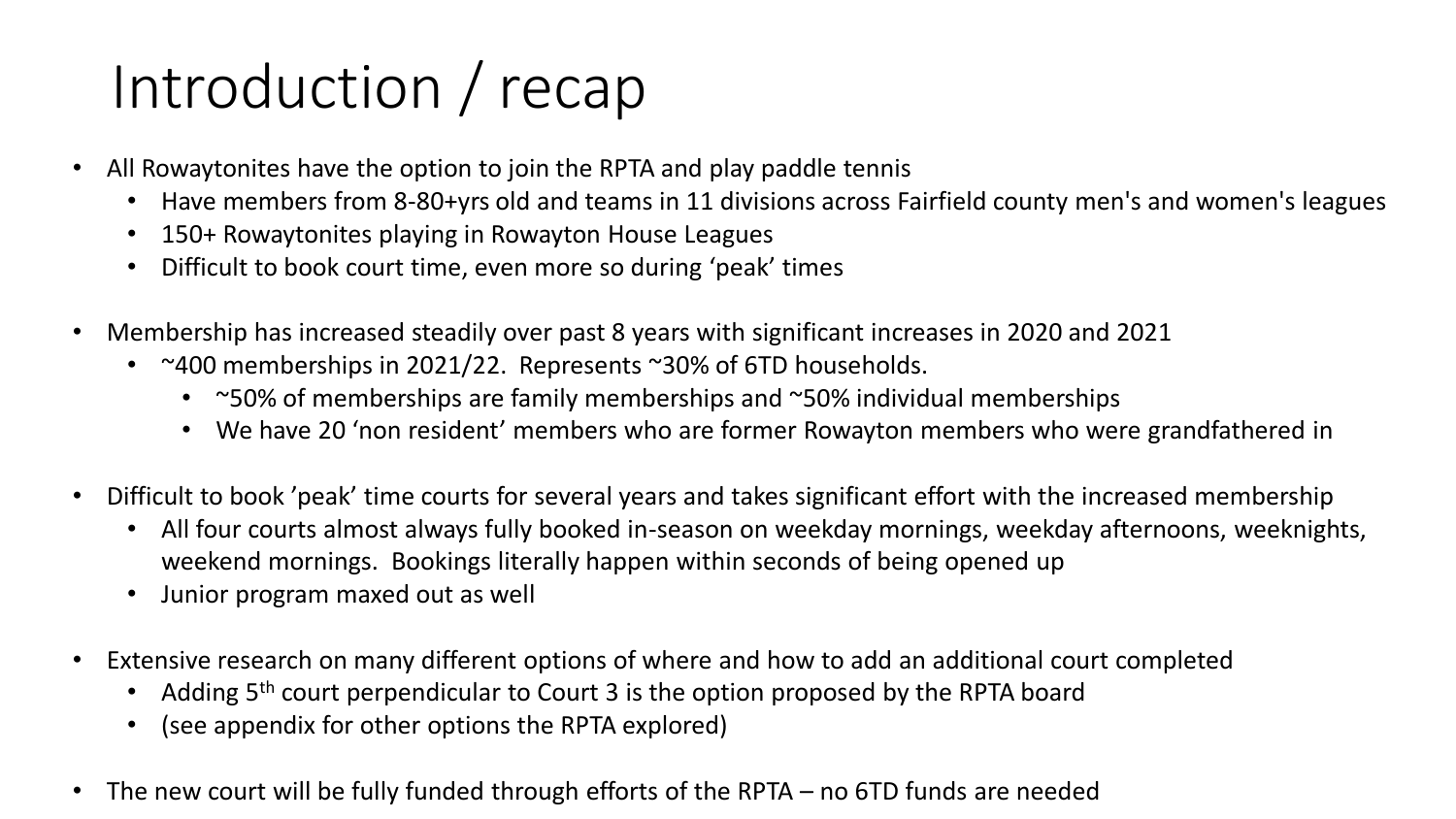### What we heard and steps taken

#### **What we have heard in the last meeting and since**

- 1. Agreement that a public vote is the right way forward
- 2. Concern about view towards school fields and pond being obstructed by the court's 12ft high "chicken wire" screens
- 3. Ask to consider if the location by the 'root cellar' at the other end of the car park be considered despite the additional cost of re-routing the driveway

#### **Steps taken**

- 1. Commissioners confirmed in April 6TD meeting that they will be holding a public vote
- 2. Spent time reconsidering the alternative option of a new court next to the 'root cellar' / Courts 1 and 2 including getting pricing to re-route the driveway
- 3. Updated the proposal to build the  $5<sup>th</sup>$  court in the 'root cellar' location and change the driveway to accommodate that

This proposal is still 100% funded by the RPTA (i.e. not asking for taxpayer money)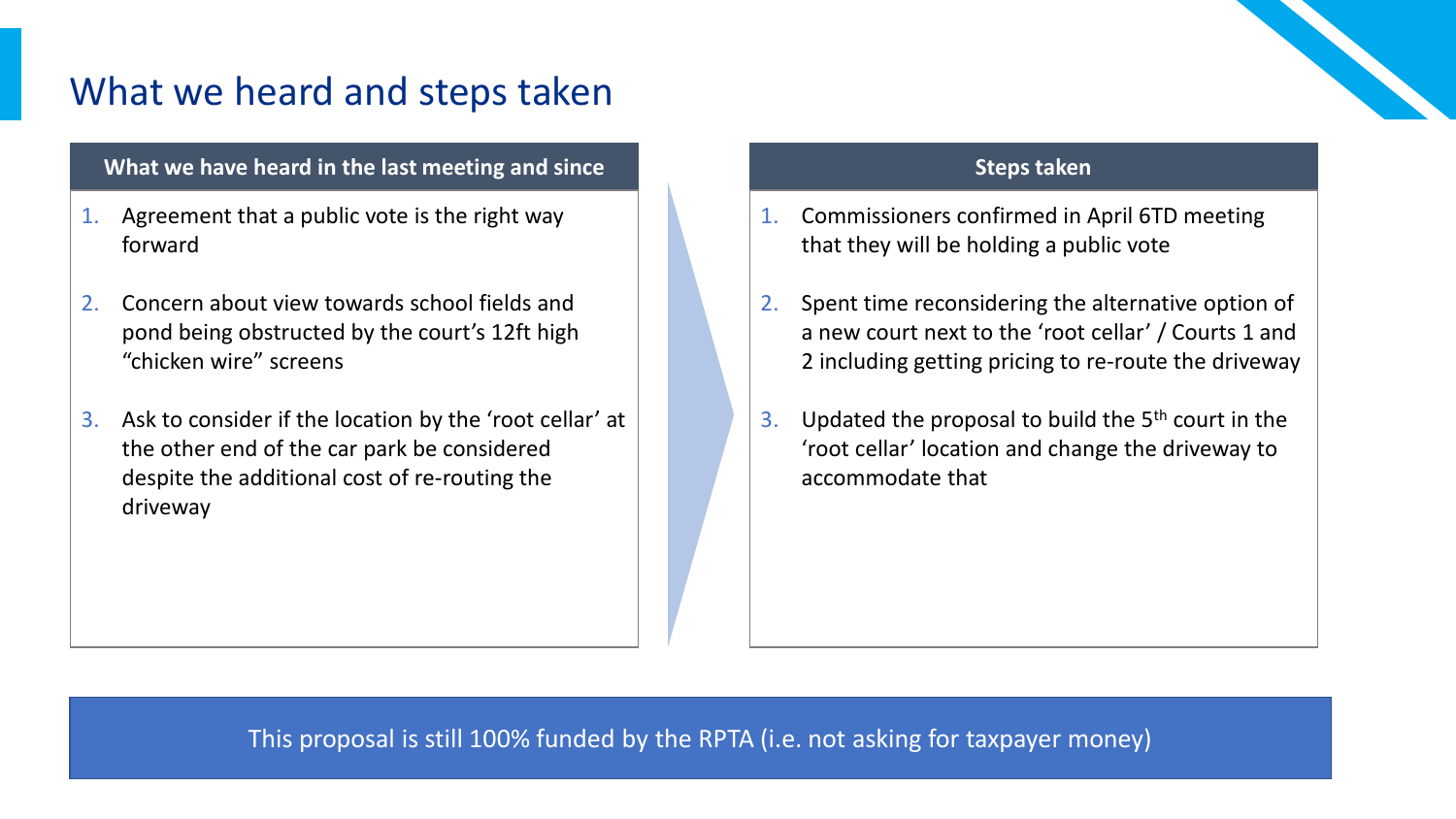### Updated proposal – "by the Root Cellar"



All costs paid for by the RPTA. No 6TD funding